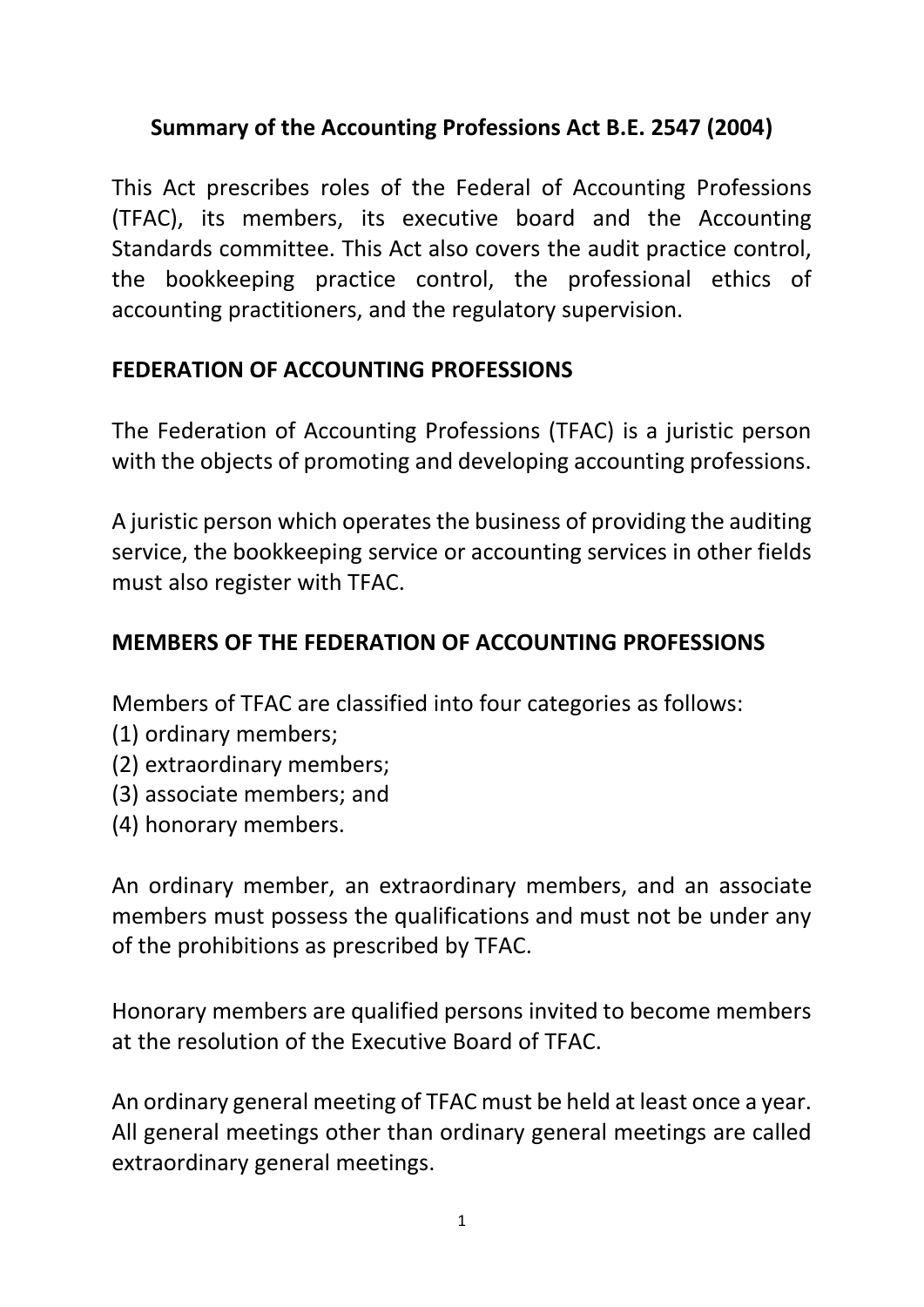# **EXECUTIVE BOARD OF THE FEDERATION OF ACCOUNTING PROFESSIONS**

The President of TFAC and members of the Executive Board shall hold office for a term of three years.

The Chairperson of the accounting professions committee in each field shall be elected amongst ordinary members at a general meeting of the Federation of Accounting Professions.

#### **ACCOUNTING STANDARDS COMMITTEE**

The Accounting Standards Committee consists of not less than seven but not more than eleven qualified persons appointed by the Executive Board of TFAC from those possessing knowledge, expertise and experience related to accountancy and the representative of the Department of Insurance, the representative of the Department of Business Development, the representative of the Revenue Department, the representative of the Bank of Thailand, the representative of the Office of the Auditor-General and the representative of the Office of the Securities and Exchange Commission, as members of the Committee.

The qualified members hold office for a term of three years.

The Accounting Standards Committee shall have the power and duty to formulate and revise accounting standards to be used in bookkeeping under the law on accounting and other laws.

The accounting standards must be prepared in Thai.

The accounting standards formulated and revised by the Accounting Standards Committee shall come into force upon approval by the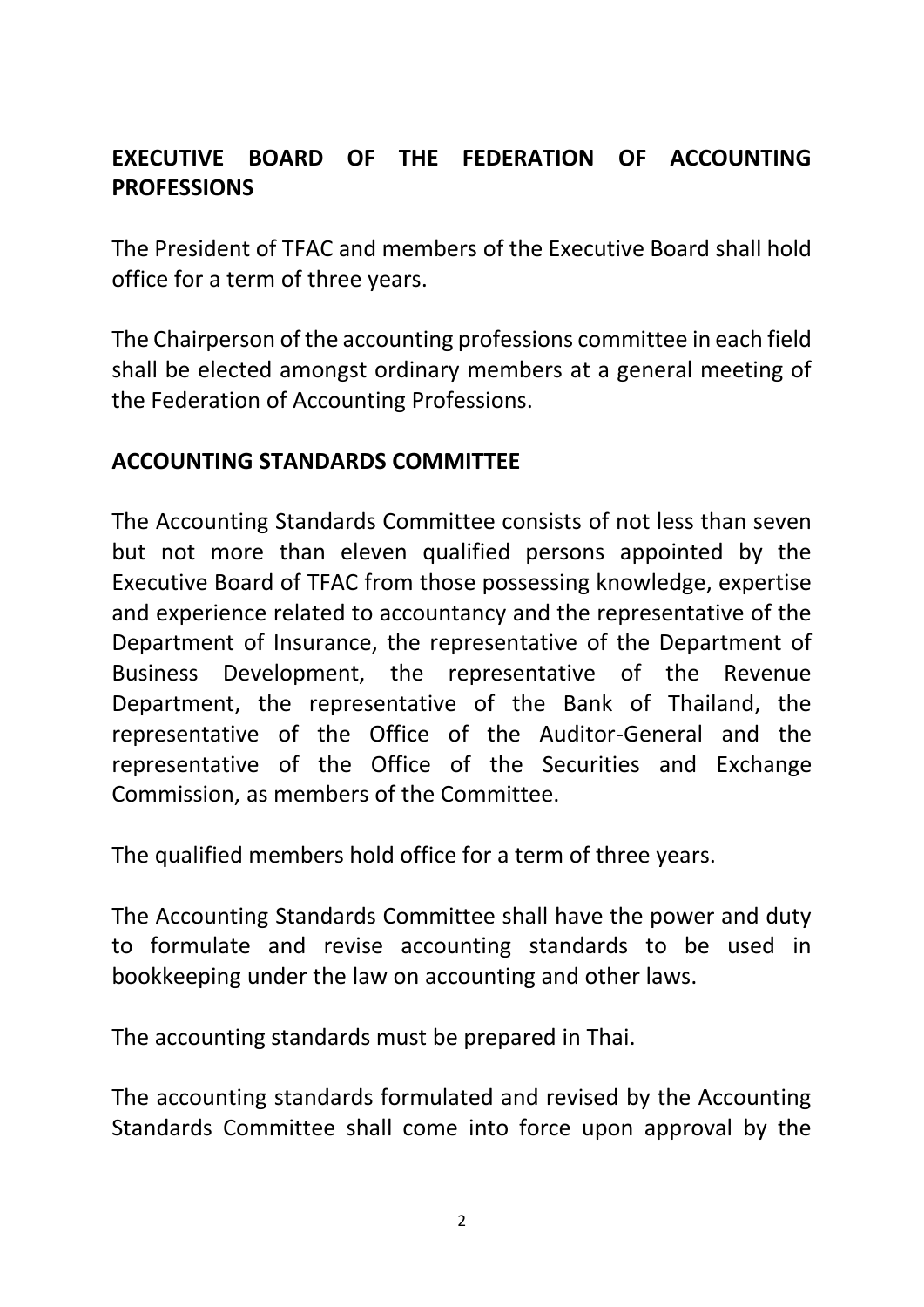Accounting Professions Regulatory Commission and publication in the Government Gazette.

## **AUDITING PRACTICE CONTROL**

No person shall sign in certification of the audit or of the document or give an opinion in the capacity as an auditor unless such person is a certified auditor or exercises the power and performs the duty in the course of official service.

A person may be a certified auditor upon being granted a license by TFAC. An applicant for a license to operate as a certified auditor must possess the qualifications and must not be under any of the prohibitions as prescribed by TFAC.

## **BOOKKEEPING PRACTICE CONTROL**

A person shall not practice as a bookkeeper unless upon becoming a member of TFAC or upon registration with TFAC.

## **PROFESSIONAL ETHICS OF ACCOUNTING PRACTITIONERS**

Professional ethics of accounting practitioners consists of at least the following matters:

(1) transparency, independence, fairness and integrity;

(2) knowledge, capability and standards required for the performance of work;

(3) accountability to clients and confidentiality; and

(4) accountability to shareholders, partners, persons or juristic persons for whom or for which accounting practitioners perform their duties.

The penalties for a breach of professional ethics are as follows:

- (1) a written warning;
- (2) a probation;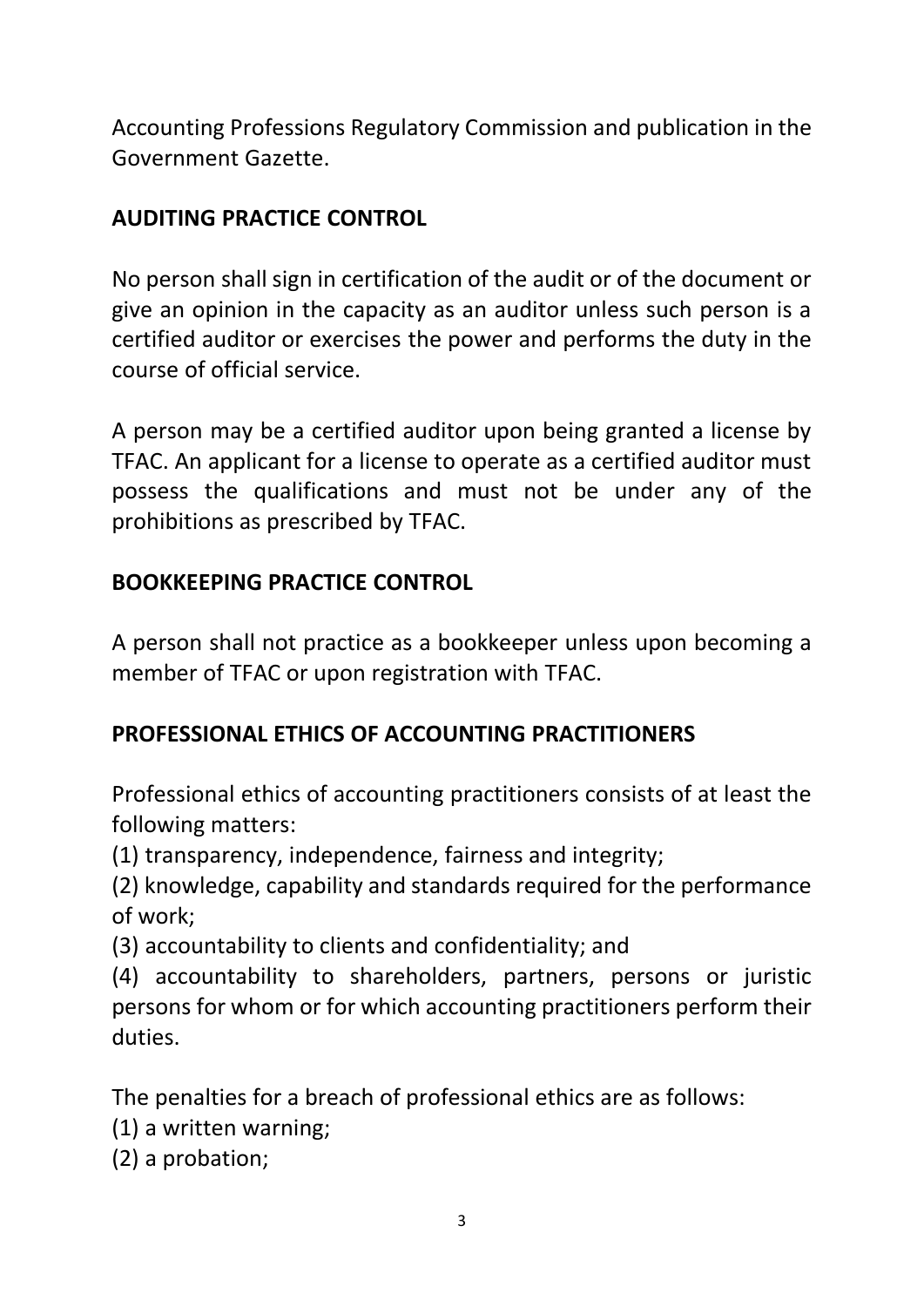(3) a suspension of the license, a suspension of the registration or a prohibition from the accounting practice in the field in which the breach of professional ethics has occurred for a specified period not exceeding three years; or

(4) a revocation of the license, a revocation of the registration or an order terminating TFAC membership.

# **REGULATORY SUPERVISION**

An Accounting Professions Regulatory Commission consists of Permanent Secretary for the Ministry of Commerce, as Chairperson, Director-General of the Department of Insurance, Director-General of the Revenue Department, Auditor-General, Governor of the Bank of Thailand, Secretary-General of the Office of the Securities and Exchange Commission, President of TFAC, President of the Federation of Thai Industries, Chairman of the Thai Bankers' Association and President of the Board of the Thai Chamber of Commerce; and qualified members appointed by the Minister, two from persons possessing knowledge and expertise in accountancy and one from persons possessing knowledge and expertise in law.

The Director-General of the Department of Business Development shall be a member and secretary and shall appoint officials of the Department of Business Development as assistant secretaries as is necessary.

A qualified member holds office for a term of three years and may be re-appointed but may not hold office for more than two consecutive terms.

The Accounting Professions Regulatory Commission shall have the powers and duties to exercise supervision over the operation of TFAC affairs to ensure compliance with the law and in line with its objects, to give approval to the accounting standards, and to consider appeals of (1) applicants for a license to operate as certified auditors (2) the